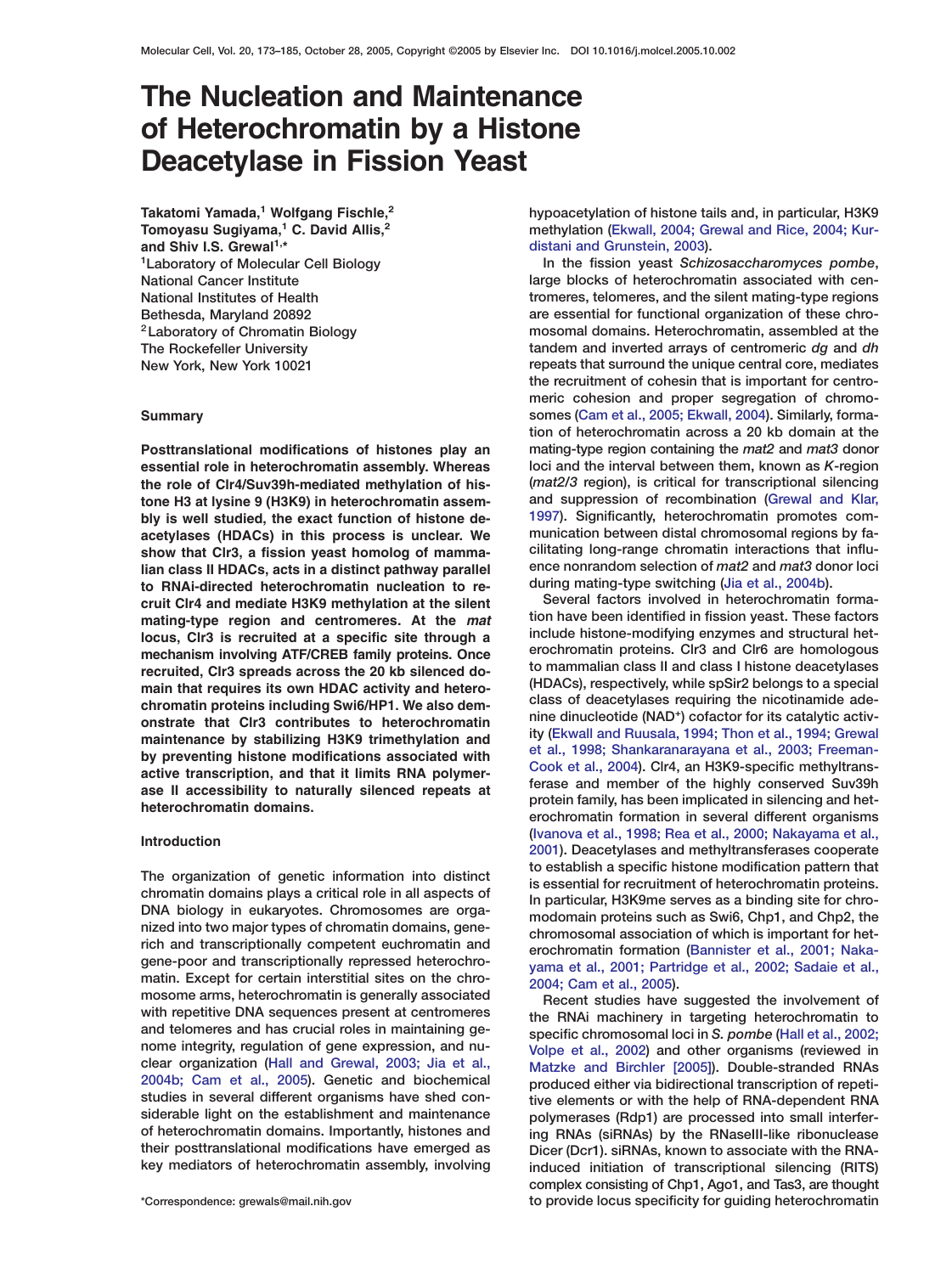**and RNAi machineries to cognate repeated sequences [\(Noma et al., 2004; Verdel et al., 2004\)](#page-11-0). At the matingtype region, the** *cenH* **DNA element, which shares 96% sequence identity with centromeric repeats [\(Grewal](#page-11-0) [and Klar, 1997](#page-11-0)), is an RNAi-dependent heterochromatin nucleation center [\(Hall et al., 2002; Noma et al., 2004\)](#page-11-0). In addition to the RNAi pathway, the ATF/CREB family proteins Atf1 and Pcr1, which specifically localize to a region containing two heptamer binding sites near the** *mat3* **locus, are capable of initiating heterochromatin assembly [\(Jia et al., 2004a; Kim et al., 2004\)](#page-11-0). Atf1/Pcr1 and the RNAi machinery act in parallel pathways to nucleate H3K9me, which then spreads across the entire silent mating-type interval surrounded by boundary elements (***IR-L* **and** *IR-R***) [\(Noma et al., 2001; Jia et al.,](#page-11-0) [2004a\)](#page-11-0). Despite noticeable progress in understanding the mechanism of heterochromatin assembly, several key issues related to the targeting of chromatin-modifying activities and their precise function remain unresolved.**

**In this study, we investigate the role of the Clr3 HDAC in heterochromatin assembly. Whereas it is known that Clr3 is important for heterochromatin-mediated silencing [\(Ekwall and Ruusala, 1994; Thon et al., 1994; Grewal](#page-11-0) [and Klar, 1997\)](#page-11-0), it is not understood how Clr3 is recruited to its target loci. Moreover, while it has been shown that Clr3 and Clr4 synergistically promote H3K9me [\(Nakayama et al., 2001\)](#page-11-0), the exact function of Clr3 and its HDAC activity in heterochromatin assembly has not been analyzed.**

## **Results**

## **Localization of Clr3 to the** *mat* **Locus Is Dependent on Swi6 and Chp2**

**To understand the role of Clr3 in heterochromatic silencing at the** *mat* **locus, we first examined its localization at a** *ura4<sup>+</sup>* **reporter gene (***Kint2::ura4+***) inserted within the** *mat2/3* **interval [\(Grewal and Klar, 1997\)](#page-11-0). To this end, we constructed a strain expressing the Clr3 protein fused to a FLAG epitope tag at its carboxy ter**minus (Clr3-[FLAG]<sub>3</sub>). Clr3-(FLAG)<sub>3</sub> is fully functional **(data not shown) and expressed under the control of native regulatory elements. Chromatin immunoprecipi**tation (ChIP) analysis showed that Clr3-(FLAG)<sub>3</sub> was **preferentially enriched at** *Kint2::ura4<sup>+</sup>* **as compared to the control mini-***ura4* **(***ura4DS/E***) at an endogenous euchromatic location, suggesting that Clr3 specifically localizes to the silenced chromosomal region [\(Figure 1\)](#page-2-0).**

**It has been shown that the chromodomain proteins Swi6, Chp1, and Chp2 localize to heterochromatic loci including the** *mat* **locus, centromeres, and telomeres. In contrast to Swi6 and Chp2 proteins that are required for stable maintenance of heterochromatin and silencing at the** *mat* **locus, Chp1, a component of the RITS RNAi complex [\(Verdel et al., 2004\)](#page-12-0), is dispensable for maintenance of the preassembled heterochromatic state at this locus and is required only for the initial targeting of heterochromatin [\(Noma et al., 2004; Sadaie et al.,](#page-11-0) [2004\)](#page-11-0). Based on these findings, we investigated whether lack of Swi6, Chp1, or Chp2 affects Clr3 localization at the** *mat* **locus. Remarkably, loss of Swi6 and Chp2 but not Chp1 completely abolished the localization of Clr3 at** *Kint2::ura4<sup>+</sup>* **[\(Figure 1\)](#page-2-0). These analyses suggest that**

**stable binding of Clr3 at the** *mat* **locus is independent of the RNAi pathway but depends upon other factors involved in heterochromatin formation such as Swi6 and Chp2.**

## **Clr3 Is Distributed across the Entire Silent Mating-Type Interval**

**We have previously shown that H3K9me and Swi6 are present across the entire** *mat2/3* **interval [\(Noma et al.,](#page-11-0) [2001\)](#page-11-0). The Swi6-dependent localization of Clr3 prompted us to analyze its distribution at high resolution across the** *mat2/3* **interval. ChIP analysis with primers distributed across the entire silent mating-type region was performed as described previously [\(Noma et al., 2001\)](#page-11-0). Our results revealed that Clr3 is indeed enriched throughout the 20 kb heterochromatic domain surrounded by the** *IR-R* **and** *IR-L* **boundary elements but is absent at the surrounding euchromatic regions [\(Figure 2A](#page-3-0)).**

## **Heterochromatin Assembly at the** *mat* **Locus Involves the Recruitment and Spreading of Clr3**

**Heterochromatin formation at the** *mat2/3* **region has been shown to involve nucleation of heterochromatin at specific DNA elements essential for the recruitment of histone-modifying activities and subsequent Swi6 dependent spreading of heterochromatin and its associated factors such as the RITS complex [\(Hall et al.,](#page-11-0) [2002; Noma et al., 2004\)](#page-11-0). To determine whether Clr3 is initially targeted to a specific nucleation site, we performed ChIPs at the** *mat2/3* **region in a** *swi6* **mutant strain. In the absence of Swi6, Clr3 localization was confined to a small region near the** *mat3* **locus [\(Figure](#page-3-0) [2](#page-3-0)A), which is distinct from the** *cenH* **element responsible for RNAi-mediated targeting of heterochromatin to this region.**

**We next investigated whether loss of Clr3 HDAC activity affects its localization. A strain expressing the mutant Clr3 (***clr3-735***) tagged with the FLAG epitope was constructed. The Clr3-735 protein contains a mutation near its active site and expresses at a level comparable to that of wild-type protein, but mutant cells are defective in histone deacetylation and silencing at the** *mat2/3* **locus (see Figure S1 with the Supplemental Data available with this article online) [\(Grewal et al.,](#page-11-0) [1998; Noma and Grewal, 2002\)](#page-11-0). ChIP analysis revealed that the Clr3 mutant protein was mainly restricted to the nucleation site adjacent to the** *mat3* **locus and the spreading of Clr3 across the** *mat2/3* **region was severely affected [\(Figure 2A](#page-3-0)). We also determined the effect of Sir2 on Clr3 localization. Loss of Sir2 compromises heterochromatin spreading at the** *mat* **locus [\(Shankaranarayana et al., 2003\)](#page-12-0). Surprisingly, except for a small but reproducible enrichment of Clr3 at the nucleation site, Clr3 was virtually absent from the entire** *mat2/3* region in a *sir2∆* strain [\(Figure 2A](#page-3-0)). These data, **together with results showing defects in Swi6 localization at the** *mat* **locus in** *clr3-735* **cells (see below; Figure S2), suggest that Clr3 is initially recruited to the silent** *mat* **interval at a nucleation site located near the** *mat3* **locus. Subsequently, Clr3 spreads across the entire** *mat2/3* **interval that is dependent upon its own HDAC activity, Swi6 and Sir2 proteins, and possibly other factors, such as Chp2, involved in heterochromatin assembly.**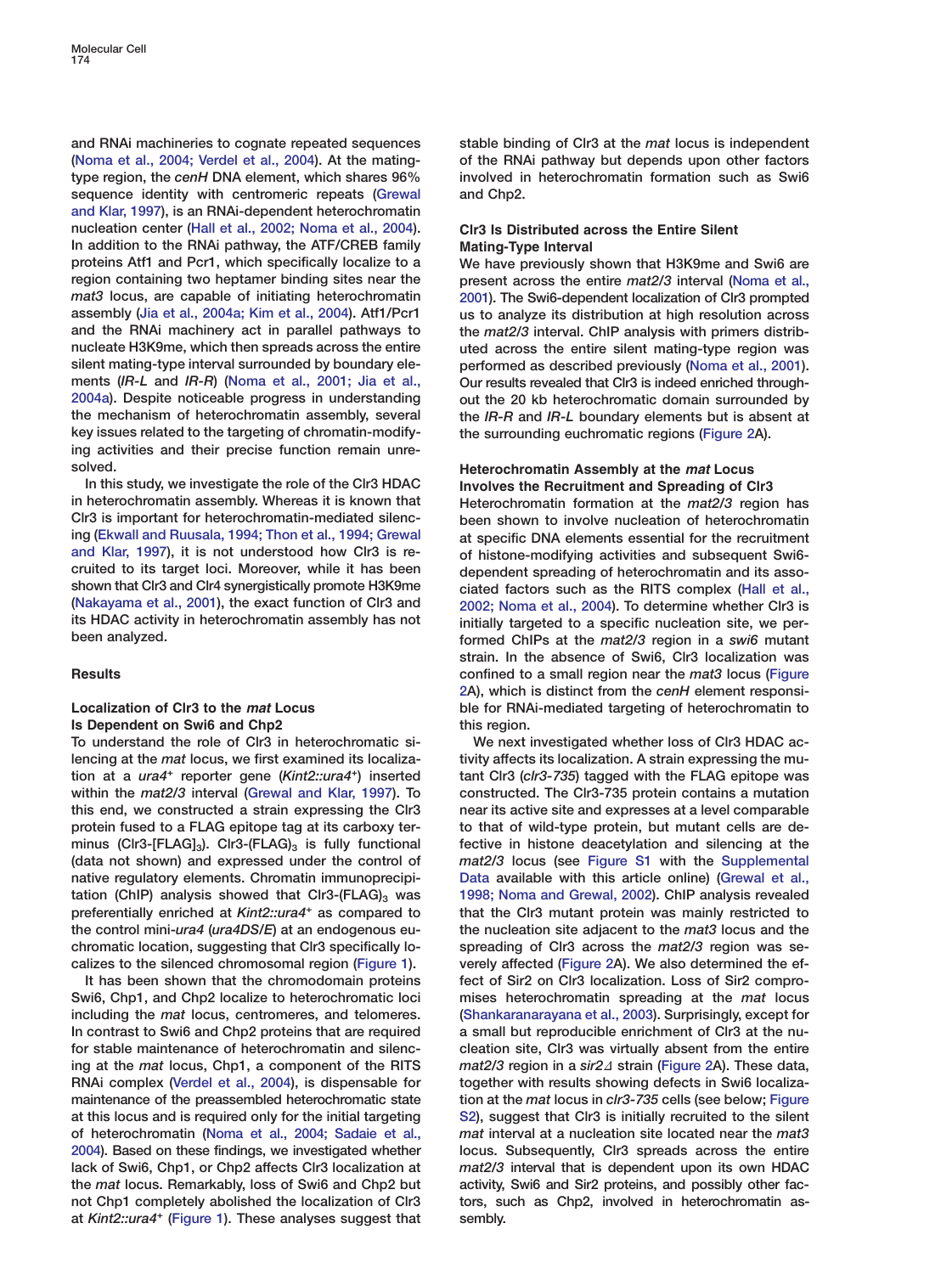<span id="page-2-0"></span>

**Figure 1. Localization of Clr3 at the Silent Mating-Type Locus Requires Swi6 and Chp2 The physical map of the mating-type locus denoting the** *Kint2::ura4***<sup>+</sup> insertion site (top). A 20 kb heterochromatin domain flanked by inverted repeats,** *IR-L* **and** *IR-R***, encompasses** *mat2P* **and** *mat3M* **as well as** *cenH***, which is highly homologous to centromeric repeats. Localization of Clr3 at** *Kint2::ura4***<sup>+</sup> in wild-type and indicated mutant background cells. ChIP analyses using anti-FLAG antibody were carried out against Clr3- (FLAG)3. DNA isolated from immunoprecipitated fractions (ChIP) or whole-cell extracts (WCE) was analyzed by competitive PCR, where one primer pair simultaneously amplifies** *Kint2::ura4***<sup>+</sup> and** *ura4DS/E* **fragments. The ratio of signal intensities between** *Kint2:: ura4***<sup>+</sup> and** *ura4DS/E* **in immunoprecipitated fractions was normalized to that in wholecell extracts and shown underneath each lane as "fold enrichment."**

#### **Clr3 Interacts with Swi6**

**Swi6 serves as a platform to recruit a variety of protein complexes such as cohesin and the Swi2-containing recombination complex [\(Jia et al., 2004b; Nonaka et al.,](#page-11-0) [2002](#page-11-0)). Since Clr3 spreading requires Swi6, we tested whether Clr3 interacts with Swi6. Extracts from strains expressing either Clr3-Myc alone or both HA-Swi6 and Clr3-Myc fusion proteins were used to perform immunoprecipitation with an anti-HA antibody. Western blot analysis of the precipitated fractions with anti-Myc antibody revealed Clr3 interaction with HA-Swi6 [\(Figure](#page-3-0) [2B](#page-3-0)). Similarly, when we used antibodies against Swi6 to perform immunoprecipitation, Clr3-Myc was detected in the precipitated fraction, whereas no signal was present in control fractions precipitated with an anti-GST antibody [\(Figure 2B](#page-3-0)). The fact that only a small fraction of the total Clr3 protein coimmunoprecipitated with Swi6 might be a consequence of the highly dynamic nature of Swi6 at heterochromatic loci, in which Swi6 interacts transiently with Clr3 [\(Cheutin et al.,](#page-11-0) [2004](#page-11-0)). Moreover, while Swi6 localizes specifically to heterochromatic domains [\(Cam et al., 2005\)](#page-11-0), Clr3 is widely distributed at euchromatic loci, in addition to its localization at heterochromatin [\(Wiren et al., 2005\)](#page-12-0), and thus might also account for such modest Clr3-Swi6 interaction. Nevertheless, interaction between Clr3 and Swi6, along with Chp2-mediated binding of Clr3 to chromatin (Figure 1), might be necessary for the spreading of heterochromatin.**

## **Atf1/Pcr1 Factors Are Required for Targeting Clr3 to its Nucleation Site at the** *mat* **Locus**

**We next sought to analyze** *cis***- and** *trans***-acting factors involved in targeting Clr3 to its nucleation site near the** *mat3* **locus. The Clr3 nucleation center encompasses the** *REIII* **silencer element and two Atf1/Pcr1 binding sequences, one of which resides within the** *REIII* **element [\(Thon et al., 1999; Jia et al., 2004a\)](#page-12-0) [\(Figure 3\)](#page-4-0). To determine precisely the site of Clr3 binding within this region, we performed high-resolution ChIP mapping in a** *swi6* **mutant background. Our analysis revealed a**

**peak of Clr3 enrichment that coincided exactly with the REIII** element. The heptamer sequence (5'-ATGACGT-**3**#**) within** *REIII* **corresponds to a site where Atf1/Pcr1 was found to be most highly enriched, and deletion of** *REIII* **or Atf1/Pcr1 affects heterochromatin assembly at the** *mat* **locus [\(Jia et al., 2004a\)](#page-11-0). We therefore examined a possible involvement of Atf1/Pcr1 in Clr3 recruitment at the nucleation site. In double mutant cells lacking Pcr1 and Swi6, the localization of Clr3 was almost completely abolished from** *REIII* **[\(Figure 3\)](#page-4-0). To further confirm the involvement of Atf1/Pcr1 in recruiting Clr3 to the** *mat* **locus, we constructed a mutant strain carrying a deletion of the heptamer sequence within the** *REIII* **element. Remarkably, deletion of the heptamer Atf1/ Pcr1 binding site resulted in severe loss of Clr3 from the** *REIII* **element to levels comparable to those lacking Atf1/Pcr1 [\(Figure 3\)](#page-4-0). Taken together, these observations suggest that ATF/CREB family proteins are essential for recruiting Clr3 to the** *mat* **locus via binding of Atf1/Pcr1 to a heptamer sequence (that we have named** *CAS***,** *C***lr3** *a***ttracting** *s***equence).**

## **Clr3 Acts in Parallel to the RNAi Pathway to Nucleate Heterochromatin**

**Parallel pathways involving Atf1/Pcr1 proteins and the RNAi machinery control heterochromatin nucleation at the** *mat2/3* **region [\(Jia et al., 2004a\)](#page-11-0). To further analyze the role of Clr3 in the Atf1/Pcr1-dependent pathway of** heterochromatin nucleation, we combined the *clr3*<sup> $\Delta$ </sup> **with mutations in components of the RNAi pathway and analyzed the effects of double mutant combination on H3K9 methylation. Whereas H3K9me levels at** *Kint2:: ura4<sup>+</sup>* were not affected in *clr3∆*, *dcr1∆*, or *atf1∆* single **mutants compared to wild-type, H3K9me was completely abolished in a** *clr3∆**dcr1∆* **double mutant strain [\(Figure 4](#page-5-0)A). These results suggest that Clr3 operates in a pathway parallel to RNAi to nucleate heterochromatin at the** *mat* **locus. Importantly, loss of both Clr3 and Atf1 did not dramatically reduce the levels of H3K9me compared to those of** *clr3∆**dcr1∆* **[\(Figure 4A](#page-5-0)) or** *atf1∆dcr1∆*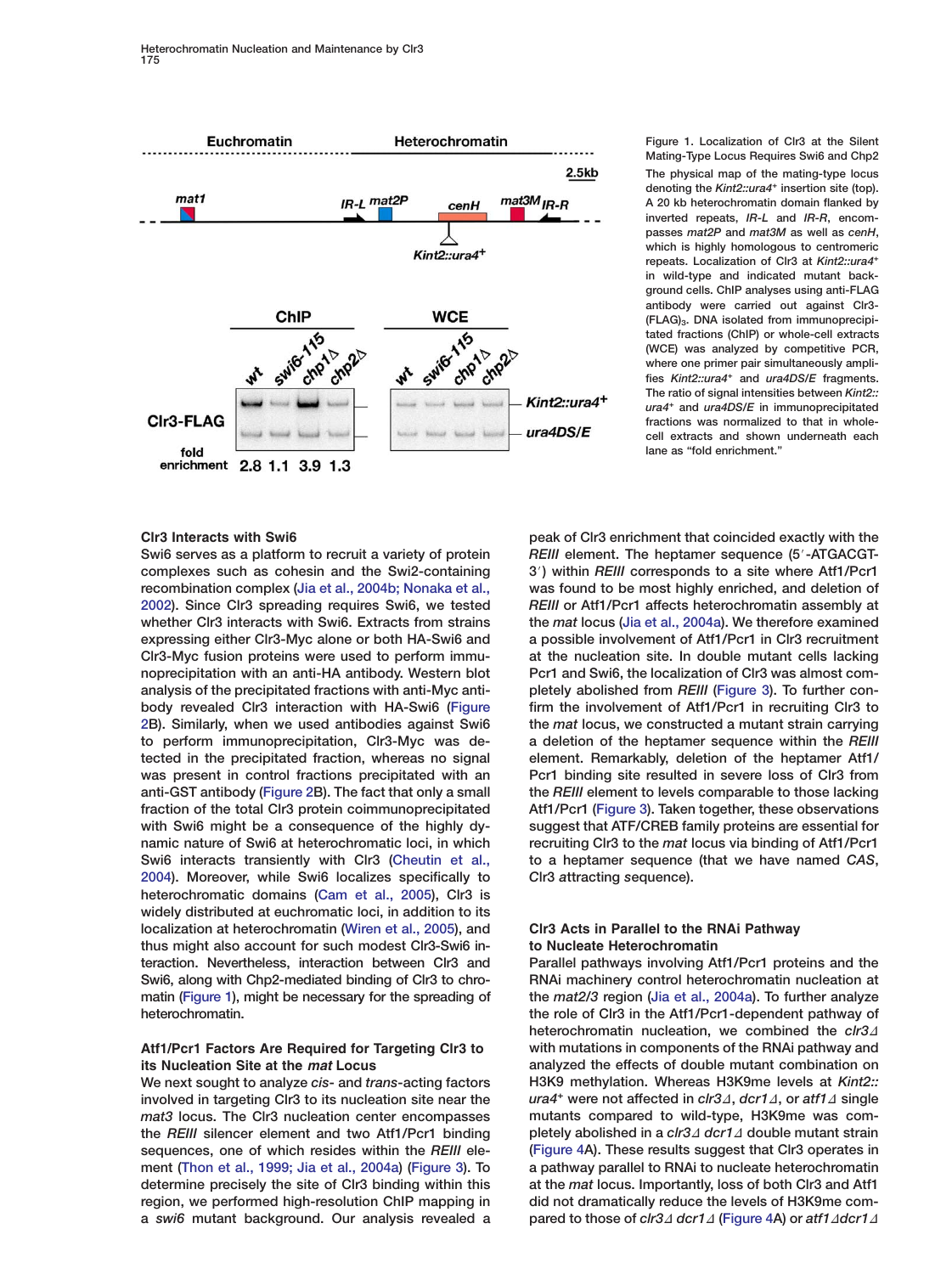<span id="page-3-0"></span>**Molecular Cell 176**



**Figure 2. Distribution of Clr3 across the** *mat2/3* **Region and Interaction between Clr3 and Swi6**

**(A) The map of the mating-type region indicating the PCR fragments amplified in ChIP experiments is shown (top). ChIP using anti-FLAG antibody was performed with Clr3-(FLAG)3 expressing strains in wild-type,** *swi6-115***,** *clr3-735***, or** *sir2* **background. DNA recovered from ChIP and WCE samples was analyzed by multiplex PCR, whereby the** *mat* **region and** *act1* **(internal amplification control) were simultaneously** amplified from the same template DNA. The fold enrichment of Clr3-(FLAG)<sub>3</sub> was calculated by normalizing ratios of the *mat* region and *act1* **signals in ChIP fractions to those in WCE. Filled color indicates areas with fold enrichment above 1.0.**

**(B) Clr3 interacts with Swi6 in vivo. Extracts prepared from the indicated strains were incubated with anti-HA antibody (left) or with either anti-Swi6 or anti-GST antibody (right). Immunoprecipitated fractions were analyzed by Western blotting with anti-Myc antibody (9E10 or A-14, Santa Cruz) to detect Clr3-Myc. Lanes labeled WCE contain the equivalent of 1% of the input protein.**

**cells [\(Jia et al., 2004a](#page-11-0)), indicating that Clr3 and Atf1 are operating in the same pathway.**

**We have demonstrated previously that the** *cenH* **element is essential for RNAi-dependent heterochromatin** **nucleation at the** *mat2/3* **region [\(Hall et al., 2002\)](#page-11-0). Cells carrying a replacement of** *cenH* **with a** *ura4+* **reporter** gene (K<sub>1</sub>::ura4<sup>+</sup>) can exist in two metastable, ex**pressed (***ura4-on***) and silenced (***ura4-off***), epigenetic**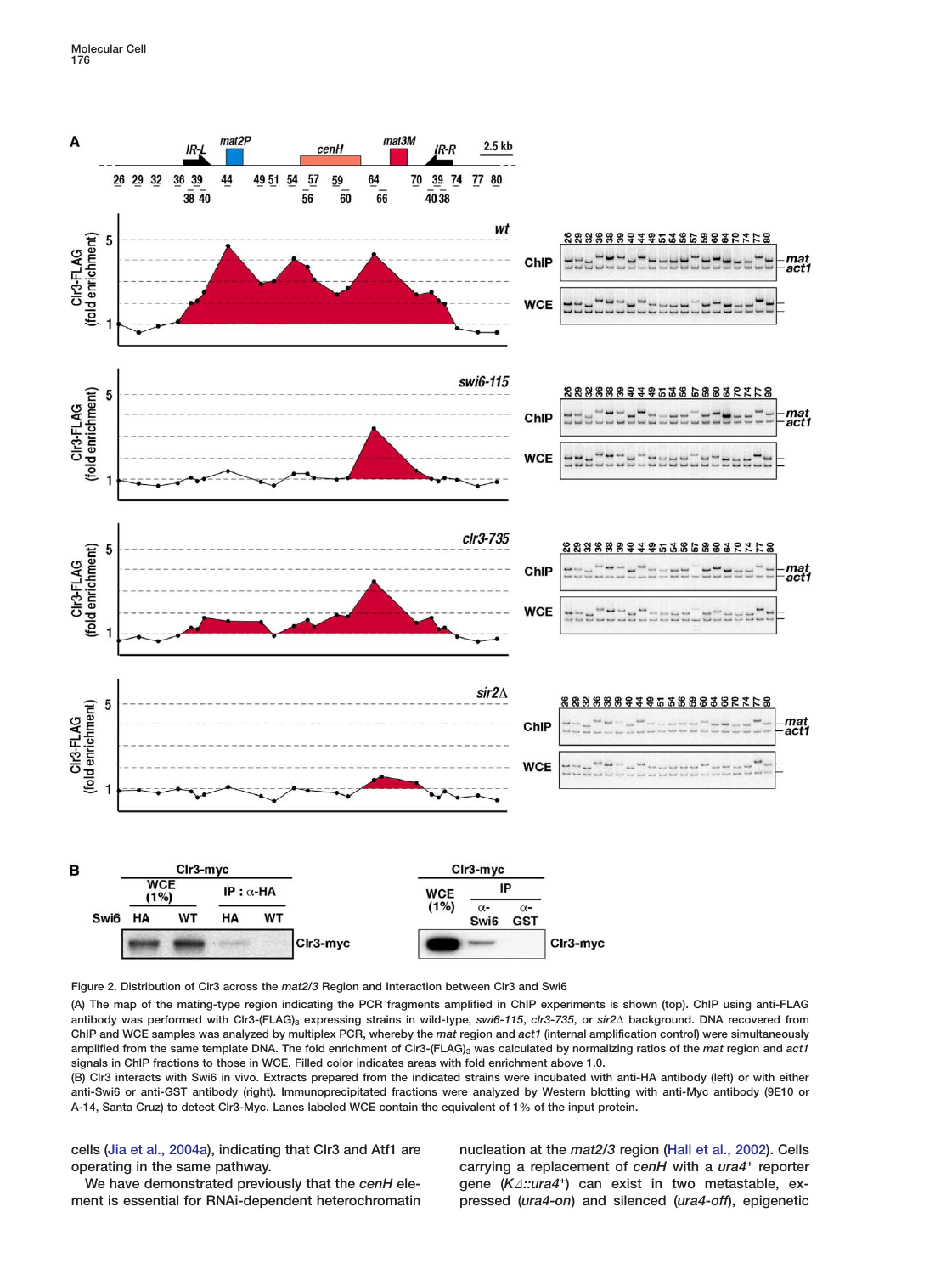<span id="page-4-0"></span>

#### **Figure 3. Atf1/Pcr1 Recruits Clr3 to** *REIII*

**Close-up view of a region between** *cenH* **and** *mat3M* **(top).** *mat3M***,** *REIII***, and two Atf1/ Pcr1 binding sites are indicated by a red box, a blue box, and purple triangles, respectively. PCR fragments amplified in ChIP experiments are indicated by numbered horizontal bars. Localization of Clr3 at** *REIII* **was analyzed by ChIP using the indicated strains (bottom). Relative enrichment values for each PCR fragment in different strain backgrounds were plotted.**

**states [\(Nakayama et al., 2000\)](#page-11-0). Cells carrying the silenced** *ura4-off* **epigenetic state maintained by the Atf1/Pcr1 pathway [\(Jia et al., 2004a\)](#page-11-0) are enriched for Swi6 and H3K9me at the** *mat2/3* **region [\(Hall et al.,](#page-11-0) [2002; Nakayama et al., 2000\)](#page-11-0). We crossed a** *clr3∆* **strain** with a  $K\Delta$ ::ura4<sup>+</sup> (ura4-off) strain to determine whether **Clr3 is critical for maintaining high levels of H3K9me in the absence of RNAi-mediated heterochromatin nucleation. Indeed, loss of Clr3 resulted in the inability of** *K*D*::ura4<sup>+</sup>* **cells to maintain a stable** *ura4-off* **state (data not shown) and caused a dramatic reduction in the H3K9me level at** *K***<sub>2</sub>::ura4<sup>+</sup> [\(Figure 4B](#page-5-0)).** 

**Loss of the RNAi machinery does not completely abolish H3K9me at centromeric repeats, suggesting an additional mechanism(s) maintaining basal methylation levels [\(Sadaie et al., 2004\)](#page-12-0). Similar to the** *mat* **locus, a pathway involving Clr3 might be responsible for targeting H3K9me at centromeres, in addition to the RNAi pathway. Remarkably, whereas** *clr3* **or** *dcr1***<sup>D</sup> single mutant strains still maintained H3K9 methylation, H3K9me at centromeric repeats was almost completely abolished in** *clr3∆dcr1∆* **double mutant cells [\(Figure 4C](#page-5-0)).** 

## **RNAi- and Clr3-Based Mechanisms Independently Recruit Clr4 to the** *mat* **Locus**

**To further analyze the involvement of the RNAi- and Clr3-dependent pathways in the nucleation of H3K9me, we tested the effects of mutations in Clr3 and RNAi factors on Clr4 recruitment. ChIP analyses showed that, whereas Clr4 levels at the silent mating-type re**gion of cells carrying either *dcr1∆* or *clr3∆* alleles were **comparable to those in wild-type cells, Clr4 localization was completely abolished in** *clr3∆dcr1∆* **cells [\(Figure](#page-5-0)** [4D](#page-5-0)). Furthermore, in  $K\Delta$ ::ura4<sup>+</sup> cells containing a dele**tion of the** *cenH* **element required for RNAi-mediated heterochromatin nucleation, deletion of** *clr3* **alone resulted in delocalization of Clr4 from the** *mat2/3* **locus [\(Figure 4E](#page-5-0)). We conclude that parallel mechanisms involving Clr3 and the RNAi machinery are involved in targeting Clr4 and H3K9me to the** *mat2/3* **region.**

## **Clr3 Affects the Dynamics of H3K9 Methylation and Swi6 Localization**

**In higher eukaryotes, distinct H3K9 methylation (mono [H3K9me1], di [H3K9me2], or tri [H3K9me3]) states correlate with different degrees of gene silencing [\(Grewal](#page-11-0) [and Rice, 2004\)](#page-11-0). For instance, H3K9me3 is enriched at constitutive heterochromatin, while H3K9me1 and H3K9me2 are mainly associated with silenced loci at euchromatic domains [\(Peters et al., 2003; Rice et al.,](#page-12-0) [2003](#page-12-0)). Despite a loss of heterochromatic silencing, we noticed a consistent increase in H3K9me2 levels in** *clr3*D **cells [\(Figures 4A](#page-5-0) and 4C), which prompted us to** investigate the effects of *clr3∆* on the dynamics of **H3K9 methylation at the** *mat* **locus. ChIP analyses with antibodies that selectively recognize different H3K9 methylation states detected trimethylation in addition to dimethylation at the** *Kint2::ura4<sup>+</sup>* **reporter in wild-type cells [\(Figure 5A](#page-6-0)). However, in** *clr3*D **cells, H3K9me3 was significantly reduced, while there was a substantial increase in H3K9me1. Furthermore, H3K9me2 levels were slightly elevated [\(Figure 5A](#page-6-0)). Interestingly, identical modification patterns were also observed in a** *swi6* **mutant, consistent with Swi6 involvement in Clr3 spreading [\(Figure 5A](#page-6-0)). In contrast to mammalian cells where distinct enzymes seem to catalyze different methylated states of H3K9 [\(Peters et al., 2003; Rice et al., 2003\)](#page-12-0), we found that Clr4 is responsible for all three states of**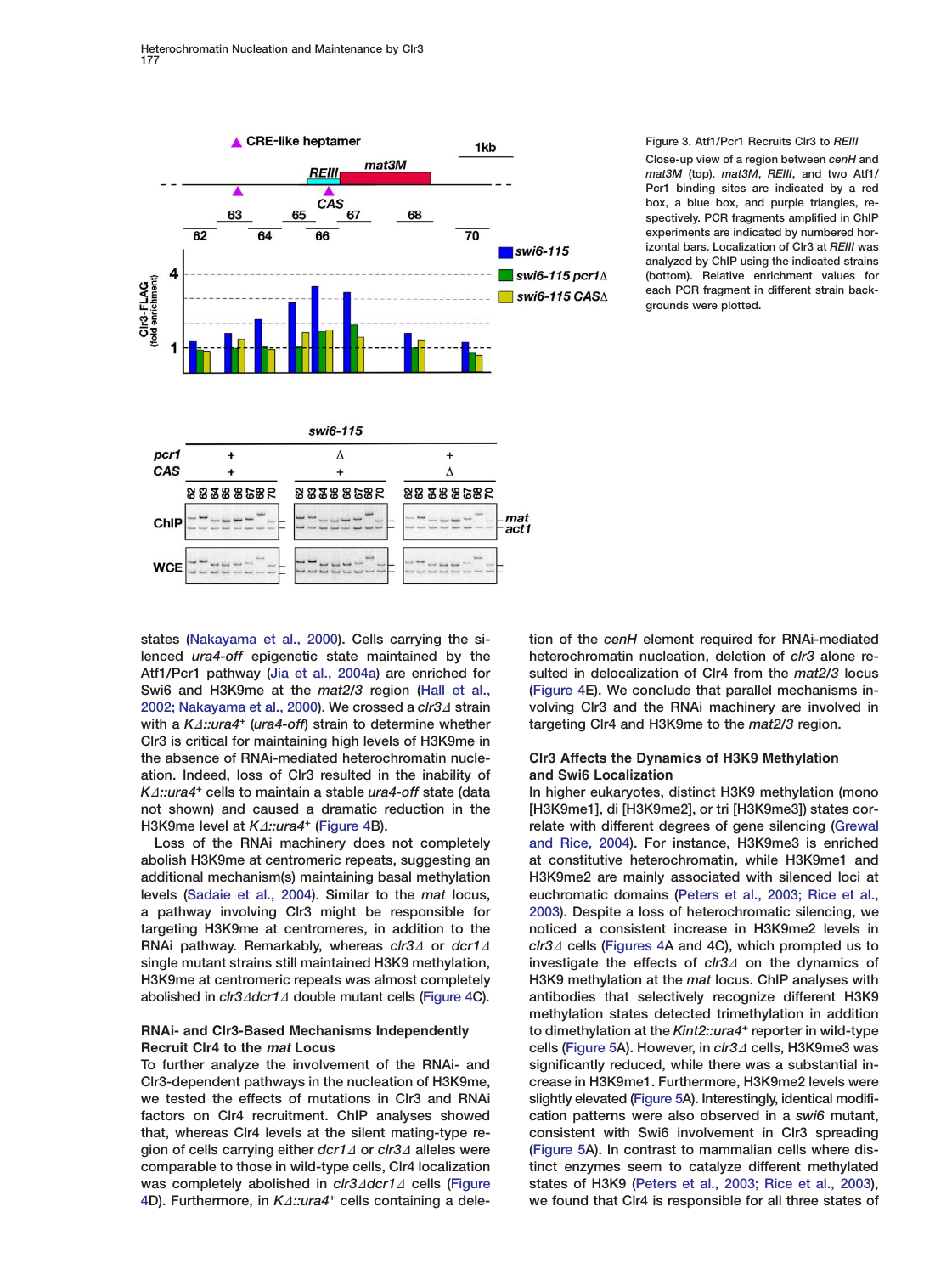<span id="page-5-0"></span>

**Figure 4. Clr3 Acts in a Redundant Manner to the RNAi Pathway to Nucleate Heterochromatin at the** *mat* **Locus**

**(A) Effects of** *clr3* **and** *dcr1* **or** *atf1* **on H3K9me at the** *mat* **locus. A schematic diagram of** *Kint2::ura4***<sup>+</sup> with Atf1/Pcr1 consensus binding sites indicated by purple triangles is shown. H3K9me levels at** *Kint2::ura4***<sup>+</sup> in the indicated strain backgrounds were examined by ChIP using anti-H3K9me2 antibody.**

**(B) Clr3 is essential for H3K9me at the** *mat* **locus in cells lacking the** *cenH* **repeat. Schematic diagram of** *K::ura4***<sup>+</sup> carrying a replacement of the** *cenH***-containing region with** *ura4***+. Purple triangles denote Atf1-Pcr1 binding sites. H3K9me2 levels at** *K::ura4***<sup>+</sup> in wild-type and** *clr3* **cells were examined by ChIP.**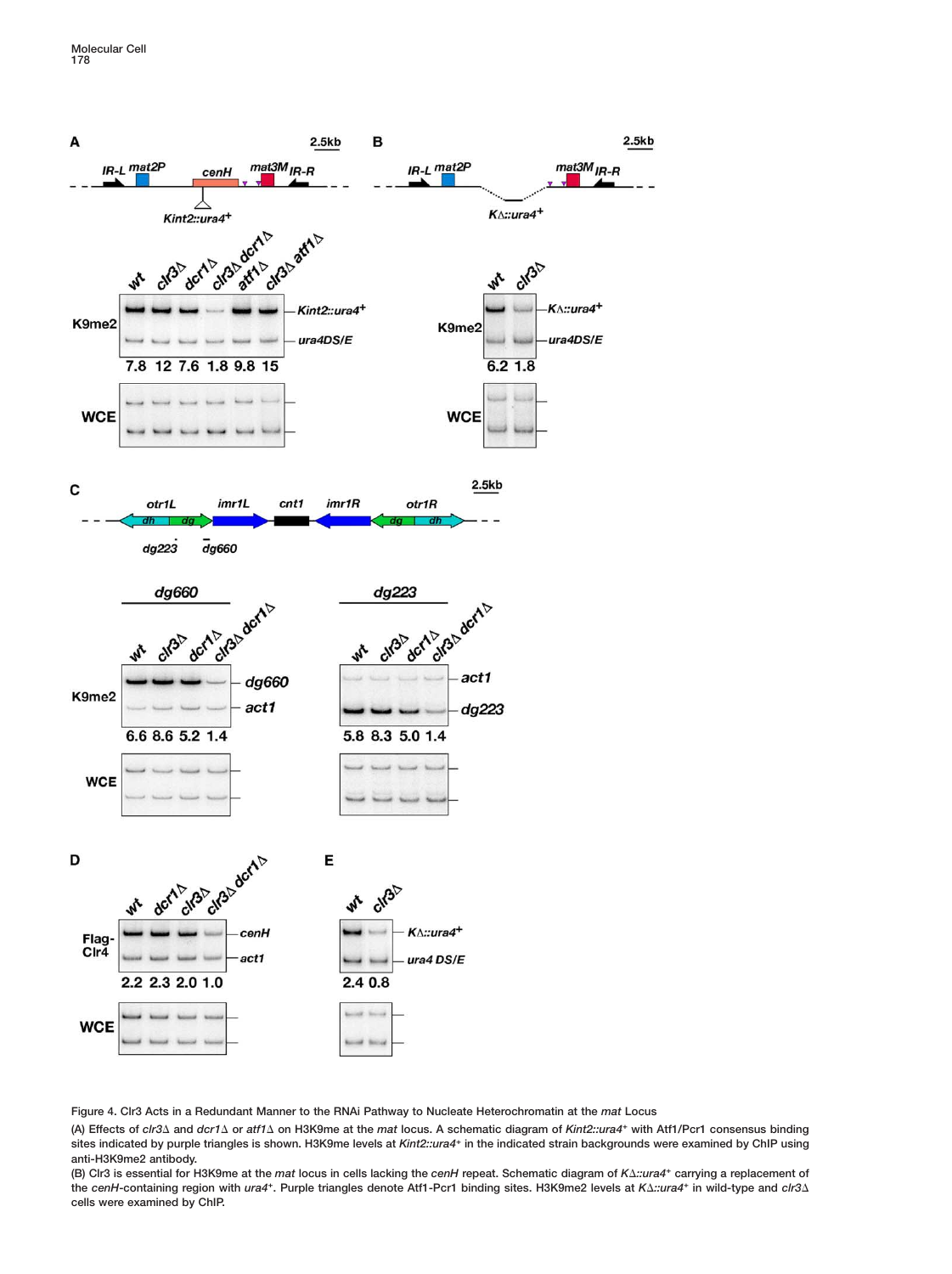<span id="page-6-0"></span>

**Figure 5. Clr3 Affects the Degrees of H3K9 Methylation and Swi6 Localization at the** *mat2/3* **Locus**

**(A) Degrees of H3K9 methylation are altered in** *swi6-115* **and** *clr3* **mutants. H3K9me1, H3K9me2, and H3K9me3 levels at** *Kint2::ura4***<sup>+</sup> in wildtype and mutant strains were examined by ChIP using antibodies specific for H3K9me1, H3K9me2, and H3K9me3, respectively. (B) Clr4 is required for monomethylation of H3K9. H3K9me1 levels at** *Kint2::ura4***<sup>+</sup> in** *clr3* **and** *clr3clr4* **mutants were examined by ChIP**

**(C) Clr3 is important for Swi6 localization at the** *mat* **locus. Swi6 levels at** *Kint2::ura4***<sup>+</sup> in wild-type and mutant strains were examined by ChIP.**

**H3K9 methylation in** *S. pombe***. H3K9me1, which was observed in** *clr3∆* **cells, was completely abolished in a**  $clr3∆clr4∆$  double mutant strain (Figure 5B).

**using an antibody specific for H3K9me1.**

**We next explored whether loss of Clr3 affects Swi6 binding at the** *mat* **locus. Deletion of** *clr3* **resulted in severely reduced Swi6 levels at** *Kint2::ura4+* **even though Swi6 expression was not affected (Figure 5C; Figure S3). Unlike wild-type cells in which Swi6 was preferentially enriched throughout the** *mat2/3* **interval, the levels of Swi6 were drastically reduced across this entire heterochromatic domain in** *clr3* cells (Figure **S2). We also studied the effects of mutations in** *clr3* **on Swi6 localization at outer (***otr***) centromeric repeats where the RNAi machinery plays a predominant role** **in targeting H3K9me and heterochromatin formation. Loss of Clr3 activity also resulted in reduction in Swi6 levels at** *otr* **repeat loci, although the effect was less severe than that observed at the** *mat* **locus (data not shown) [\(Nakayama et al., 2001\)](#page-11-0). Based on these results, we conclude that Clr3 is required for efficient binding of Swi6 to heterochromatic loci.**

## **Swi6 Delocalization in** *clr3***∆ Cells Correlates with Aberrant Histone Modifications**

**The loss of H3K9me3 observed in** *clr3∆* **cells could, in principle, be responsible for the decrease in Swi6 localization at the** *mat* **locus. Alternatively, modifications of residues adjacent to the H3K9me mark might interfere**

**<sup>(</sup>C) Clr3 acts in a separate pathway parallel to the RNAi to nucleate H3K9me at centromeric repeats. A schematic diagram of cen1 is shown with the positions of amplified PCR fragments (***dg660* **and** *dg223***) indicated by horizontal bars. H3K9me2 levels at centromeric repeats in the indicated strains were examined by ChIP.**

**<sup>(</sup>D) Effects of** *clr3* **and** *dcr1* **on Clr4 localization at the** *mat* **locus. Cells expressing (FLAG)3-Clr4 were used to perform ChIP with anti-FLAG antibody in indicated strain backgrounds.**

**<sup>(</sup>E) Clr3 is essential for Clr4 localization at the** *mat* **locus in cells lacking the** *cenH* **repeat. Clr4 levels at** *K::ura4***<sup>+</sup> in (FLAG)3-Clr4 expressing wild-type and** *clr3* **cells were examined by ChIP.**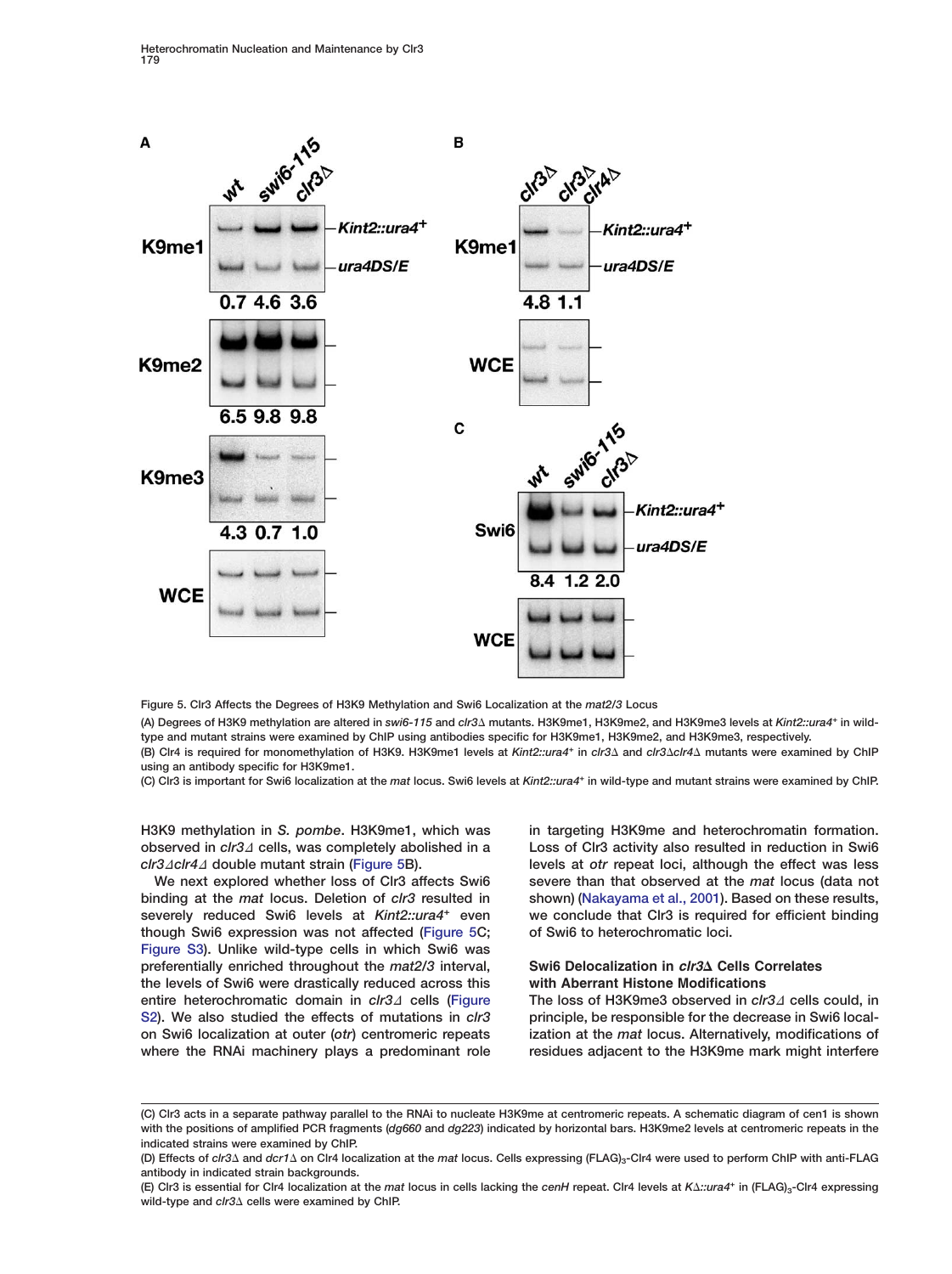<span id="page-7-0"></span>

**Figure 6. Lack of Clr3 Causes Aberrant Histone Modification Pattern and Increased Pol II Occupancy at the** *mat* **Locus**

**(A) Levels of H3K14ac and H3S10ph at** *Kint2::ura4***<sup>+</sup> are elevated in** *clr3* **and** *swi6-115* **mutants. H3K14ac and H3S10ph levels at** *Kint2::ura4***<sup>+</sup> in the indicated strains were examined by ChIP.**

**(B) In vitro binding analysis of Swi6 to modified H3 peptides. The interaction of Swi6 with the indicated peptides was analyzed by fluorescence polarization measurements.**

**(C) Increased H3S10ph in** *clr3* **mutant is related to the Cut17-Ark1 pathway. Levels of H3S10ph and Swi6 at** *Kint2::ura4***<sup>+</sup> in the indicated strain backgrounds were examined by ChIP. Because of the temperature sensitivity of** *cut17-275* **mutants, cells were grown at 25°C before processing.**

**(D) Pol II occupancy at the naturally silenced** *cenH* **element is strongly reduced by Clr3-mediated silencing. Pol II occupancy was measured by ChIP using 8WG16 antibody that recognizes the CTD repeat domain of the largest subunit of Pol II.**

**with Swi6 binding [\(Fischle et al., 2003\)](#page-11-0). Therefore, we analyzed the modification status of H3K9me neighboring residues in the** *clr***3∆ mutant strain by ChIP analysis. Consistent with previous studies [\(Bjerling et al., 2002;](#page-11-0) [Noma and Grewal, 2002; Wiren et al., 2005\)](#page-11-0), deletion of** *clr3* **resulted in an increase in acetylation at H3K14 (H3K14ac) (Figure 6A), a mark of active chromatin that is absent at heterochromatic loci. Furthermore, the levels of H3S10 phosphorylation (H3S10ph), another** **modification mark associated with active chromatin as well as mitotic chromosomes [\(Nowak and Corces,](#page-12-0) [2004](#page-12-0)), were also increased at the** *mat* **locus (Figure 6A). Similar changes were observed in the** *swi6* **mutant; however, the effect on H3S10ph was weaker than in the** *clr3* **mutant (Figure 6A). Intriguingly, in these mutant cells, H3S10ph levels at** *Kint2::ura4+* **were higher than those at the** *ura4DS/E* **locus located at the endogenous euchromatic site (Figure 6A), consistent with a special-**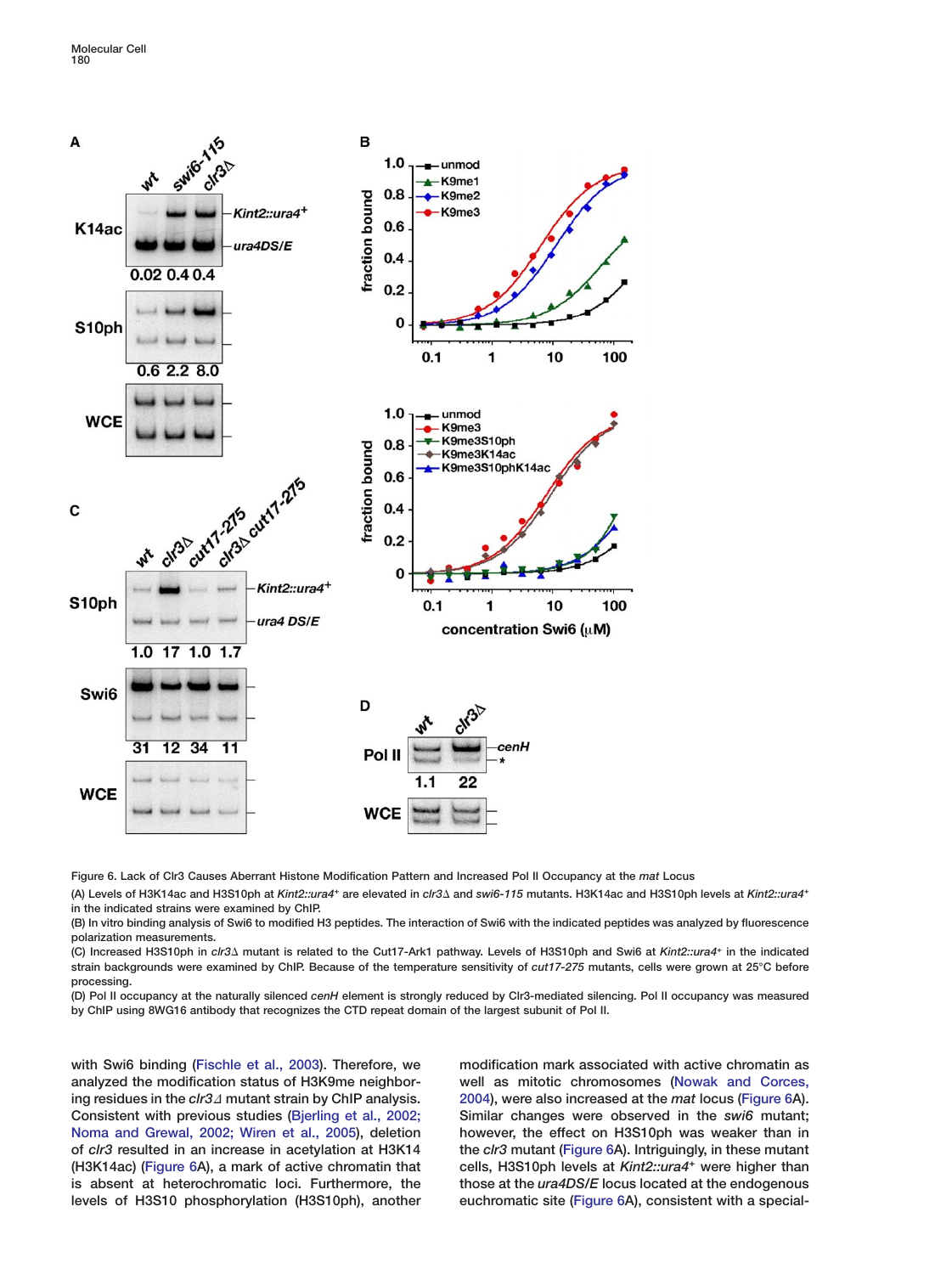**ized mechanism targeting H3S10ph to heterochromatic loci [\(Petersen et al., 2001\)](#page-12-0). Thus, lack of Clr3 results in aberrant histone modifications at the** *mat2/3* **region, which might in turn be responsible for Swi6 delocalization.**

**To directly explore whether changes in the histone modification pattern in** *clr3* **mutant might prevent Swi6 binding to chromatin, we performed fluorescence polarization binding assays to determine the interaction of Swi6 with a series of modified H3 peptides. These analyses showed that Swi6 has only limited preference for H3K9me1 over the unmodified H3 tail. Much stronger binding strength was observed for H3K9me2 and H3K9me3, which showed the strongest interaction [\(Fig](#page-7-0)[ure 6](#page-7-0)B). Binding experiments with peptides carrying multiple modifications further indicated that the presence of S10ph adjacent to the strongest Swi6 binding mark, H3K9me3, severely interferes with Swi6 interaction with H3K9me [\(Figure 6B](#page-7-0)). In contrast, H3K14ac had no effect on Swi6 binding to the H3K9me3 mark. These results suggest that, besides loss of H3K9me3, reduction in Swi6 levels at the** *mat* **locus in the** *clr3* **mutant might be due to elevated levels of H3S10ph interfering with binding of Swi6 to methylated H3K9. We therefore tested whether the increase in H3S10ph in** *clr3* **mutant cells was responsible for the reduction in Swi6 at the** *mat* **locus in vivo. Our analyses revealed that a temperature-sensitive mutation in the survivin homolog Cut17/ Bir1 (***cut17-275***), which is known to bind centromeric repeats and is required for proper localization of fission yeast aurora kinase Ark1 [\(Morishita et al., 2001\)](#page-11-0), almost completely abolished H3S10ph at the** *mat* **locus in** *clr3*D **cells [\(Figure 6C](#page-7-0)). However, this loss of H3S10ph failed to restore Swi6 localization [\(Figure 6C](#page-7-0)), suggesting that, besides H3S10ph, additional mechanisms are responsible for Swi6 delocalization in** *clr3∆* **cells.** 

## **Clr3 Restricts RNA Polymerase II Accessibility to Heterochromatic Repeat Elements**

**To understand the function of Clr3 in transcriptional silencing and to explore whether aberrant histone modification patterns in a** *clr3* **mutant background correlate with an increased access of the basal transcription ma**chinery, we investigated the effect of  $\frac{c}{3}$  on binding **of RNA polymerase II (Pol II) to the naturally silenced** *cenH* **element located within the** *mat2/3* **domain. ChIP analysis was performed using antibodies that recognize the carboxy-terminal repeat domain (CTD) of the largest subunit of Pol II. As shown in [Figure 6D](#page-7-0), we observed a dramatic (20-fold) increase in Pol II occupancy at the** *cenH* **element, suggesting that Clr3 HDAC is required to prevent recruitment of the basal transcription machinery to sequences at heterochromatic loci. Together, our analyses point to a role for Clr3 in preventing improper histone modifications and enhanced occupation of the basal transcription apparatus that could directly or indirectly destabilize heterochromatic structures.**

## **Discussion**

**Recent studies have considerably advanced our understanding of heterochromatin assembly. While these**

**studies have primarily focused on factors that trigger heterochromatin formation, such as repetitive DNA sequences and RNAi, with the subsequent methylation of H3K9 by Clr4/Suv39h and the recruitment of Swi6/HP1, the role of HDACs in this process is not entirely clear. Here, we used the fission yeast silent mating-type locus as a model system to dissect the roles of Clr3 HDAC in heterochromatin formation. We demonstrate that Clr3 acts in a pathway parallel to the RNAi mechanism to recruit Clr4 and nucleate heterochromatin assembly. Clr3 is recruited to the** *mat* **locus at a specific site by a mechanism involving ATF/CREB family DNA binding proteins, whereas spreading of Clr3 across a 20 kb silenced domain is dependent on its HDAC activity and the heterochromatin machinery including the Swi6 protein. Clr3 also plays a critical role in heterochromatin maintenance by stabilizing H3K9 trimethylation and preventing aberrant histone modifications. We propose that Clr3 has dual roles at the silent mating-type locus: to nucleate heterochromatin and to maintain appropriate histone modification patterns, thereby limiting access to the basal transcription apparatus including RNA Pol II.**

## **Recruitment and Spreading of Clr3 across the Silent Mating-Type Locus**

**Based on our analyses, the process of Clr3 localization at the** *mat* **locus can be divided into at least two steps: the initial recruitment of Clr3 to the site near the** *mat3* **locus and the subsequent spreading of Clr3 across the** *mat2/3* **region [\(Figure 7\)](#page-9-0). The initial recruitment of Clr3 to the** *mat* **locus involves the newly identified** *CAS* **sequence as well as Atf1/Pcr1, which is known to localize to the** *CAS* **sequence and is required for heterochromatin formation [\(Jia et al., 2004a\)](#page-11-0). While we do not know presently whether Atf1/Pcr1 is sufficient to nucleate heterochromatin or whether additional factors are required, we note that loss of Sir2, which shares targets with Clr3 [\(Wiren et al., 2005\)](#page-12-0), results in severe defects in localization of Clr3 at the** *mat* **locus.**

**Although a substantial amount of Clr3 is localized to the nucleation site in a** *swi6* **mutant, it fails to spread across the** *mat2/3* **region. Likewise, Clr3 is confined to the nucleation site in a** *clr3-735* **mutant that lacks Clr3 HDAC activity. Since we found that Swi6 is largely delocalized from the** *mat* **interval in the c***lr3-735* **mutant (Figure S2), these results collectively suggest a positive feedback loop in which deacetylation of histones by Clr3 directly or indirectly helps stabilizing Swi6 association with chromatin, which in turn facilitates the spreading of Clr3 through its interaction with Swi6 [\(Figure 2B](#page-3-0)). This mechanism is reminiscent of the positive feedback model that has been suggested for Clr4 and Swi6 spreading [\(Hall et al., 2002\)](#page-11-0) (see [Figure 7](#page-9-0)). Since Clr3 is essential for stable Swi6 localization and recruitment of Clr4 (this study), we suggest that Clr3 is an essential component of the same regulatory loop. This interpretation is supported by findings that** *Drosophila* **Su(VAR) 3-9 genetically and physically interacts with HP1 [\(Schotta](#page-12-0) [et al., 2002](#page-12-0)) and HDAC1 [\(Czermin et al., 2001](#page-11-0)) and that class II HDACs associate with HP1**α **and SUV39H1 in mammalian cells [\(Zhang et al., 2002\)](#page-12-0).**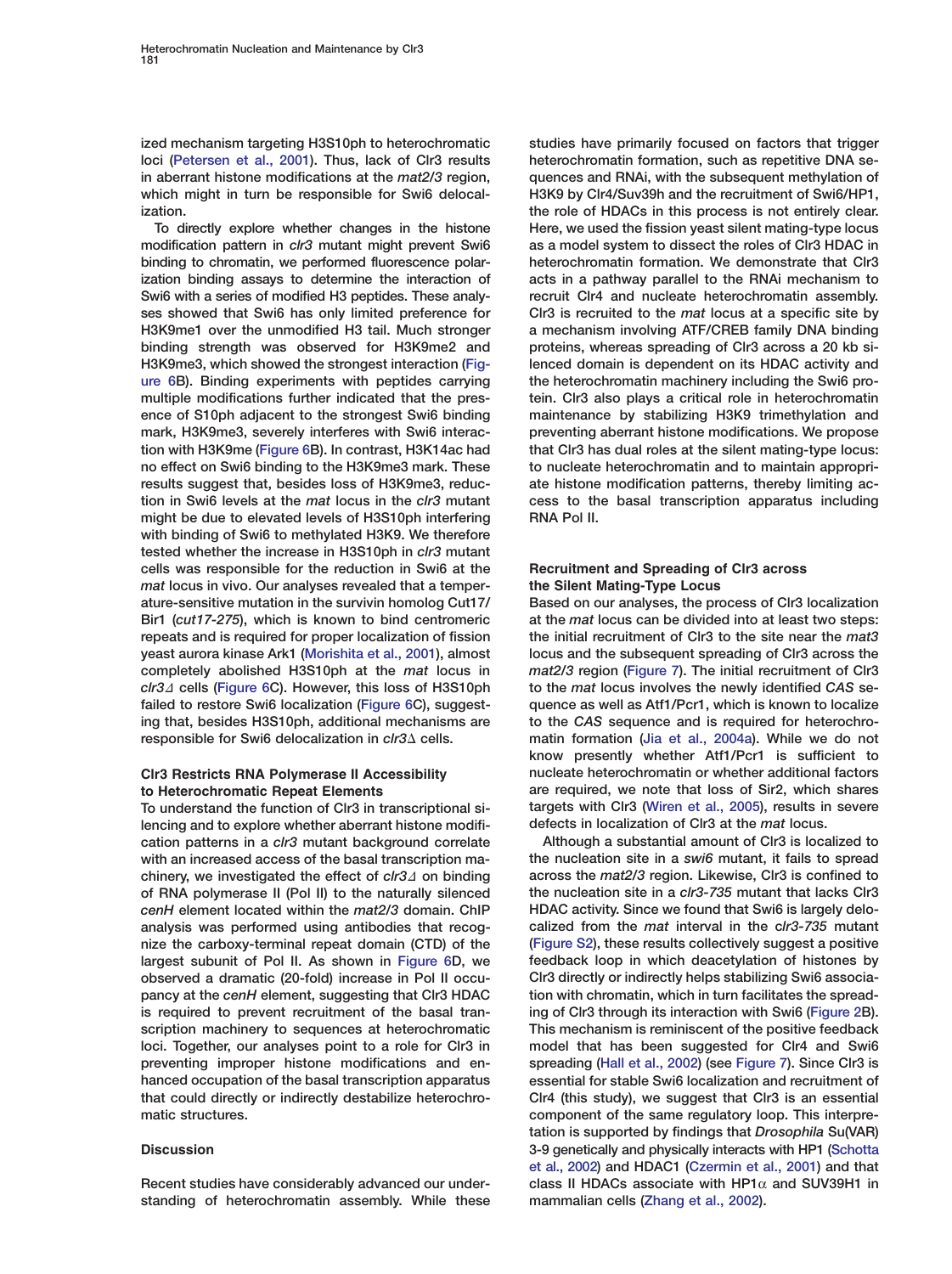<span id="page-9-0"></span>

#### **Figure 7. Model for Heterochromatin Assembly at the Silent Mating-Type Region**

**(A) Redundant pathways initiate Clr4-mediated H3K9 methylation, the convergence of which, facilitated by Swi6 and HDACs, contributes to establishment and maintenance of heterochromatin at the silent mating-type region. Clr4 is recruited independently, either by the RNAi machinery or by Atf1/Pcr1, which cooperates with Clr3 to nucleate H3K9 methylation.**

**(B) At the** *mat2/3* **region, two major** *cis* **elements,** *cenH* **and** *CAS***, act as nucleation centers recruiting Clr4 via the RNAi and Atf1/ Pcr1/Clr3 pathways, respectively. In the RNAibased mechanism, transcripts (large red lines) generated by** *cenH* **are processed into siRNAs (small red lines). siRNAs specify the targeting of H3K9me (red circles) either via RITS or an uncharacterized protein complex (blue oval). In the Clr3-based mechanism, Atf1/Pcr1 bound to** *CAS***, along with unidentified factors (yellow oval) and Sir2, recruit Clr3, which in turn cooperates with heterochromatin proteins (HPs) such as Swi6 and Chp2 to promote H3K9me by Clr4. Swi6 and Chp2 recognize H3K9me, bind to chromatin, and recruit Clr3 and perhaps other HDACs. Together, these factors promote H3K9me by Clr4, thereby creating additional binding sites. This spreading process continues until the flanking** *IR-L* **and** *IR-R* **boundaries (green arrows/boxes) are encountered. Once heterochromatin is formed, it allows stable localization of RITS and Clr3, ensuring effective maintenance of heterochromatic structures.**

## **Role of Clr3 in Regulating Histone Modifications and Heterochromatin Maintenance**

**Apart from its role in the initial targeting of heterochromatin, Clr3 is critical for protecting the** *mat2/3* **region from access by the basal transcription apparatus including Pol II and probably other cellular factors [\(Figure](#page-7-0) [6\)](#page-7-0). The increased occupancy of transcription-associ**ated factors in *clr3*<sup>1</sup> cells, presumably caused by un**regulated accessibility of "open" chromatin, could in general destabilize heterochromatin structures [\(Ahmad](#page-11-0) [and Henikoff, 2001\)](#page-11-0). Besides, our analyses uncovered a role for Clr3 in maintaining H3K9me3, which is a conserved mark at constitutive heterochromatin essential for efficient silencing [\(Peters et al., 2003; Wang et al.,](#page-12-0) [2003\)](#page-12-0).** Loss of silencing in *clr3∆* cells correlates with a **dramatic reduction in H3K9me3 levels and a concomitant increase in H3K9me1 levels, while H3K9me2 remains largely unaffected. These results indicate that trimethylation of H3K9 is a crucial step during the assembly of constitutive heterochromatin. Since peptides bearing K9me1 are poor substrates for Swi6 binding in vitro, the depletion of high-affinity binding sites** for Swi6 in *clr3*<sup> $\Delta$ </sup> cells might be causally related to het**erochromatin assembly defects at the** *mat2/3* **region.**

**Our experiments also revealed a dramatic increase**

in H3S10ph and H3K14ac at the *mat2/3* locus in *clr3*<sup>1</sup> **mutant cells [\(Figure 6A](#page-7-0)). Indeed, it has been suggested that phosphoacetylation of histone H3 might be a general mechanism for relieving HP1-mediated repression in higher eukaryotes [\(Mateescu et al., 2004\)](#page-11-0). Whereas we found that H3S10ph occludes Swi6 from interacting with H3K9me3 in vitro [\(Figure 6B](#page-7-0)), our analysis of cells carrying a mutation in Survivin/Cut17, which we found is required for H3S10ph at the** *mat2/3* **locus presumably via its interaction with Aurora kinase Ark1 [\(Morishita et al.,](#page-11-0) [2001; Petersen et al., 2001\)](#page-11-0), indicate that, besides H3S10ph, additional mechanisms must be responsible for Swi6 delocalization. We favor the view that H3K14ac, which does not directly interfere with Swi6 binding to methylated H3K9 in vitro (this study), induces an overall open chromatin structure that provides greater access to chromatin-modifying factors and causes reduction in H3K9me3 levels, which in turn might prevent Swi6 localization at the** *mat2/3* **region. Indeed, substitution of H3K14 with alanine, which mimics H3K14ac, results in delocalization of Swi6 [\(Mellone](#page-11-0) [et al., 2003\)](#page-11-0). It is possible that deacetylation of histones by Clr3 is essential for higher-order folding of the** *mat2/3* **region [\(Jia et al., 2004b](#page-11-0)), which, in addition to promoting long-range chromatin interactions essential for mat-**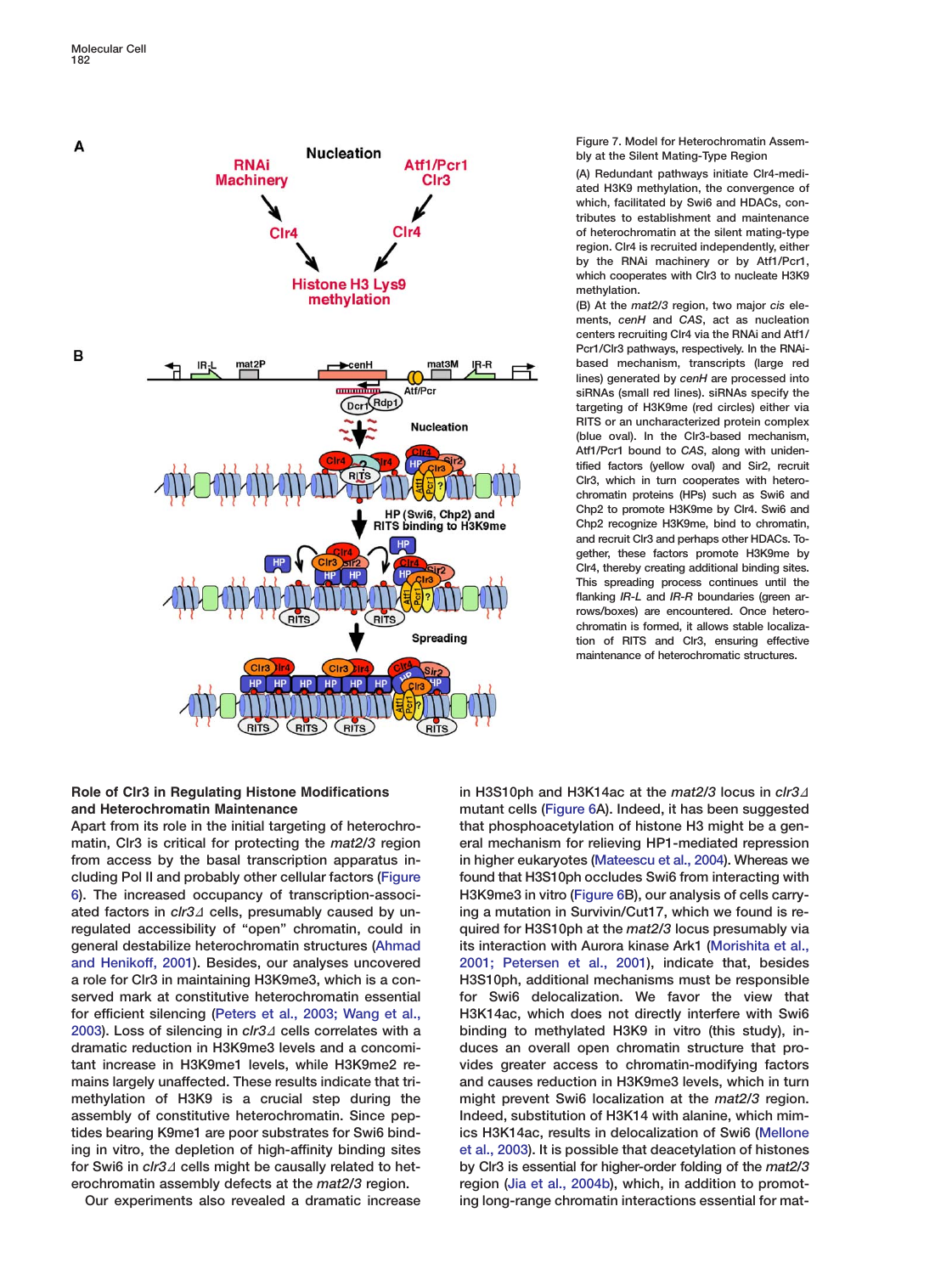**ing-type switching, might also stabilize Swi6 binding to chromatin. Consistent with this interpretation, mutations in Clr3 have been shown to affect mating-type switching [\(Grewal et al., 1998; Thon et al., 1994\)](#page-11-0), and defects in higher-order chromatin assembly were also observed in mouse cells treated with the HDAC inhibitor Trichostatin A [\(Maison et al., 2002\)](#page-11-0).**

## **Heterochromatin Assembly at the Mating-Type Locus and Its Relationship to Other Systems**

**Our present work suggests the existence of at least two distinct mechanisms for the initial targeting of heterochromatin at the** *mat* **locus and at centromeres. At the** *mat* **locus, heterochromatin can be nucleated either by the RNAi machinery acting at the** *cenH* **element or by the sequence-specific DNA binding proteins Atf1/Pcr1, which cooperate with Clr3 to nucleate H3K9 methylation at the** *CAS* **site [\(Figure 7\)](#page-9-0). While some silencing factors act specifically in RNAi- or DNA-based nucleation mechanism, the core heterochromatin machinery, including Swi6, Clr4, and HDACs, participates in heterochromatin assembly nucleated by both pathways. The involvement of multiple HDACs is intriguing but might reflect the need to deacetylate multiple residues during heterochromatin assembly. Sir2, which is known to deacetylate H3K9 [\(Shankaranarayana et al., 2003](#page-12-0)) and thus probably precedes Clr4 methylation of H3K9, might have a more direct effect on H3K9 methylation. In the RNAi-based mechanism, siRNAs generated by the processing of transcripts derived from** *cenH* **likely provide the sequence specificity for the targeting of heterochromatin nucleation complex, whereas, in the DNA-based mechanism, Atf1/Pcr1 together with Clr3 could independently recruit Clr4, which mediates methylation of H3K9. H3K9me establishes binding sites not only for Swi6 and Chp2 but also for the RITS complex through the Chp1 chromodomain [\(Noma et al., 2004\)](#page-11-0). Chromatin bound Swi6 and Chp2 presumably serve as a platform for the recruitment of HDACs and Clr4 to methylate H3K9 on adjacent nucleosomes, thereby allowing heterochromatin proteins and their associated histone-modifying enzymes to spread across the entire heterochromatic domain [\(Hall et al., 2002\)](#page-11-0). Consistent with this model, spreading of Clr3 and Clr4-mediated H3K9 methylation from nucleation sites to surrounding sequences requires Swi6, and Chp2 is required for Clr3 localization at the** *mat* **locus [\(Hall et al., 2002\)](#page-11-0) (this study). Moreover, it has been demonstrated that the histone-modifying enzymes Clr3, Clr4, and Sir2 are required for efficient spreading of heterochromatin across the** *mat2/3* **region, in addition to their participation in the initial nucleation of heterochromatin complexes [\(Freeman-Cook et al., 2004; Noma et al., 2004; Shan](#page-11-0)[karanarayana et al., 2003](#page-11-0)) (this study).**

**The mechanisms described above share many parallels with assembly of heterochromatin domains in other systems. For example, in budding yeast, silent chromatin assembly is initiated by recruitment of Sir proteins to specific silencer elements by DNA binding factors. The Sir protein complex then spreads to nearby sequences in a manner that requires physical coupling of the histone-modifying enzyme Sir2 with the structural proteins Sir3 and Sir4 [\(Rusche et al., 2003\)](#page-12-0). Fur-** **thermore, studies from higher eukaryotes have implicated both DNA- and RNAi-based mechanisms in targeting heterochromatin. Whereas RNAi is important for targeting heterochromatin to repetitive sequences [\(Matzke and Birchler, 2005\)](#page-11-0), DNA binding factors such as Kruppel-associated box (KRAB)-zinc finger repressors and E2F-Rb mediate assembly of heterochromatic structures at the promoters of specific genes during development [\(Nielsen et al., 2001; Schultz et al., 2002\)](#page-11-0). Coincidentally, assembly of silenced chromatin by KRAB and E2F-Rb also requires the recruitment of HDACs and methyltransferases activities as well as HP1 to establish repression. However, the precise sequence of recruiting histone-modifying enzymes with respect to the targeting of HP1 is not clear. Based on our present and earlier studies [\(Hall et al., 2002](#page-11-0)), it is plausible that DNA binding factors could initially recruit HDACs. Once recruited, HDACs and their associated corepressors cooperate with Swi6/HP1 to recruit methyltransferase to the target locus. Similar modes of H3K9me nucleation involving DNA- and RNAi-based mechanisms might operate in other organisms. Their convergence might be necessary to facilitate efficient heterochromatin formation at specific loci. However, such redundancy in higher eukaryotes would likely complicate genetic analysis that attempts to uncover single factor contribution, such as the role of RNAi, in heterochromatin formation.**

#### **Experimental Procedures**

#### **Yeast Strains**

**The strains expressing epitope-tagged Clr3 were constructed using the PCR tagging method. To express Swi6 or Clr4 fused to HA or FLAG epitope at their amino terminus, we replaced endogenous copies of these genes with DNA fragments carrying open reading frames of these genes fused to epitope tags.** *HA-swi6+* **and** *FLAGclr4+* **are expressed under the control of native promoters. Standard conditions were used for growth, sporulation, and tetrad** analysis. To construct the CAS∆ strain, we first inserted an *ura4<sup>+</sup>* **marker gene at the EcoRV site near** *mat3M* **and then replaced the** *ura4+* **with a DNA fragment lacking the** *CAS* **sequence by homologous recombination.**

#### **ChIP**

**ChIPs were performed as previously described [\(Nakayama et al.,](#page-11-0) [2000\)](#page-11-0). Antibodies used were the following: Swi6 [\(Nakayama et al.,](#page-11-0) [2000\)](#page-11-0); mono-, di-, or tri-methylated H3K9 [\(Peters et al., 2003;](#page-12-0) Upstate); H3S10ph (Allis lab); H3K14ac (Upstate); anti-CTD of largest subunit of Pol II (Covance); or anti-FLAG M2 (Sigma). Results shown are representative of multiple independent experiments.**

#### **Immunoprecipitation and Western Analysis**

**Exponentially growing cells were harvested, resuspended in an equal volume of 2× HC buffer (200 mM HEPES [pH 7.4], 300 mM KCl, 2 mM EDTA, 40% glycerol, 2 mM PMSF) supplemented with protease inhibitor cocktail (Roche), and disrupted with acid-washed glass beads (Sigma) at 4°C. Cell lysates recovered by adding 1× HC buffer were centrifuged at 15,000 rpm for 20 min, precleared using IgG-Sepharose beads (Amersham), and used to perform immunoprecipitation overnight at 4°C. Immunoprotein complexes were recovered by incubation with protein G Sepharose beads for 1 hr and washed three times with 1× HC buffer before subjection to Western analysis.**

#### **Binding Assays**

**Swi6 fused to an amino-terminal His-tag was expressed in** *E. coli* **and purified by Ni-affinity and gel filtration chromatography. Fluorescence polarization binding assays were performed under condi-**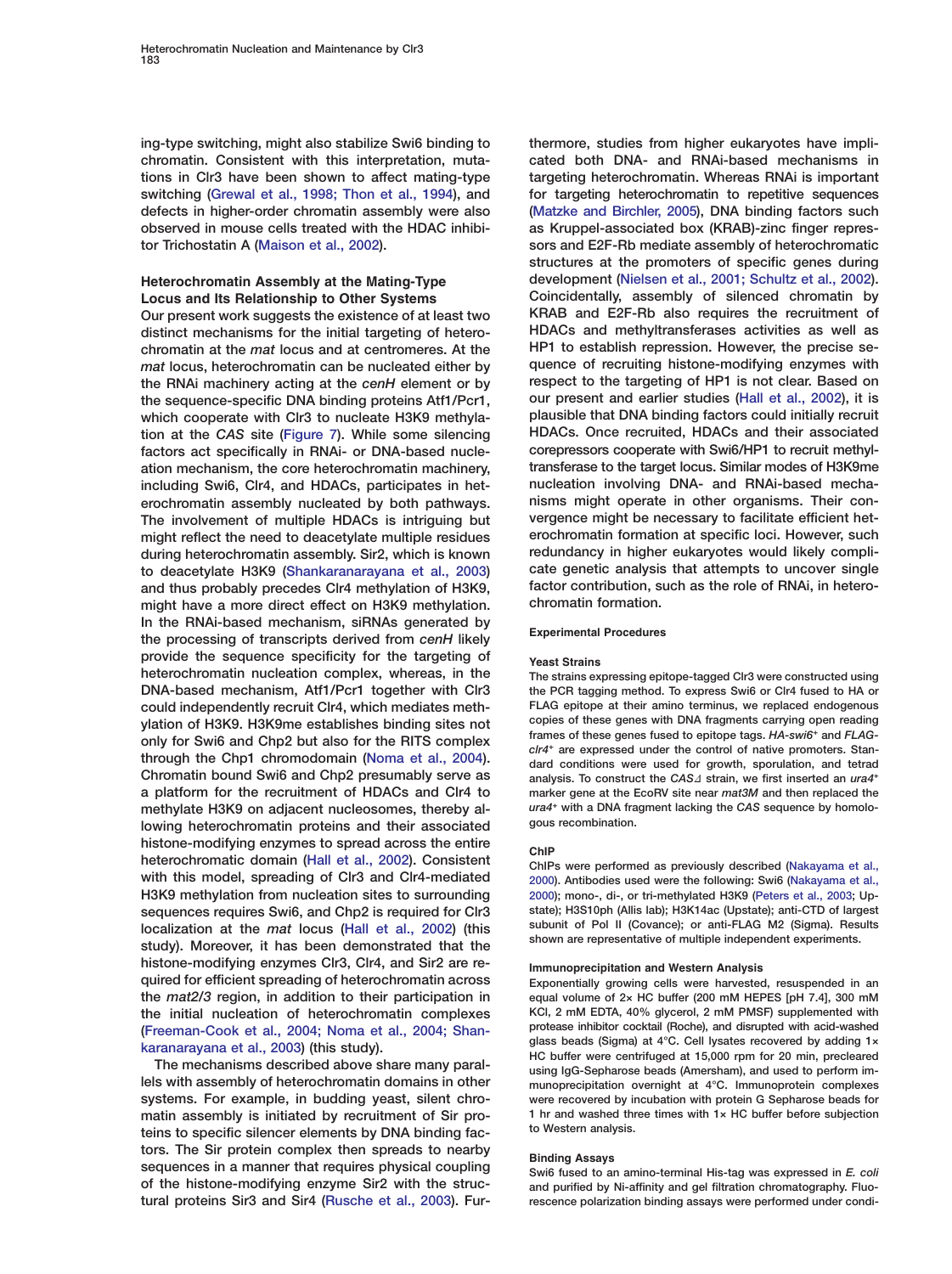<span id="page-11-0"></span>**tions of 20 mM imidazole (pH 7.0), 25 mM NaCl, and 2 mM DTT and in the presence of 100 nM fluorescein-labeled peptide following a previously described protocol (Jacobs et al., 2001).**

#### **Supplemental Data**

**Supplemental Data include three figures and can be found with this article online at [http://www.molecule.org/cgi/content/full/20/2/173/](http://www.molecule.org/cgi/content/full/20/2/173/DC1/) [DC1/.](http://www.molecule.org/cgi/content/full/20/2/173/DC1/)**

#### **Acknowledgments**

**We thank J. Petersen, I. Hagan, and M. Yanagida for providing strains; J. Nakayama, S. Jia, and K. Noma for helpful contributions; H. Cam for assistance in manuscript preparation; and members of the Grewal laboratory for stimulating discussions. This research was supported by the Intramural Research Program of the NIH, National Cancer Institute, and NIH grants (to C.D.A.). W.F. is supported by a Damon Runyon postdoctoral fellowship, and T.S. is a JSPS Fellow in Biomedical and Behavioral Research at the U.S. National Institutes of Health.**

**Received: June 21, 2005 Revised: September 20, 2005 Accepted: October 4, 2005 Published: October 27, 2005**

#### **References**

**Ahmad, K., and Henikoff, S. (2001). Modulation of a transcription factor counteracts heterochromatic gene silencing in** *Drosophila***. Cell** *104***, 839–847.**

**Bannister, A.J., Zegerman, P., Partridge, J.F., Miska, E.A., Thomas, J.O., Allshire, R.C., and Kouzarides, T. (2001). Selective recognition of methylated lysine 9 on histone H3 by the HP1 chromo domain. Nature** *410***, 120–124.**

**Bjerling, P., Silverstein, R.A., Thon, G., Caudy, A., Grewal, S., and Ekwall, K. (2002). Functional divergence between histone deacetylases in fission yeast by distinct cellular localization and in vivo specificity. Mol. Cell. Biol.** *22***, 2170–2181.**

**Cam, H.P., Sugiyama, T., Chen, E.S., Chen, X., FitzGerald, P.C., and Grewal, S.I. (2005). Comprehensive analysis of heterochromatinand RNAi-mediated epigenetic control of the fission yeast genome. Nat. Genet.** *37***, 809–819.**

**Cheutin, T., Gorski, S.A., May, K.M., Singh, P.B., and Misteli, T. (2004). In vivo dynamics of Swi6 in yeast: evidence for a stochastic model of heterochromatin. Mol. Cell. Biol.** *24***, 3157–3167.**

**Czermin, B., Schotta, G., Hulsmann, B.B., Brehm, A., Becker, P.B., Reuter, G., and Imhof, A. (2001). Physical and functional association of SU(VAR)3–9 and HDAC1 in** *Drosophila***. EMBO Rep.** *2***, 915– 919.**

**Ekwall, K. (2004). The roles of histone modifications and small RNA in centromere function. Chromosome Res.** *12***, 535–542.**

**Ekwall, K., and Ruusala, T. (1994). Mutations in** *rik1***,** *clr2***,** *clr3* **and** *clr4* **genes asymmetrically derepress the silent mating-type loci in fission yeast. Genetics** *136***, 53–64.**

**Fischle, W., Wang, Y., and Allis, C.D. (2003). Binary switches and modification cassettes in histone biology and beyond. Nature** *425***, 475–479.**

**Freeman-Cook, L., Gomez, E.B., Spedale, E.J., Marlett, J., Forsburg, S.L., Pillus, L., and Laurenson, P. (2004). Conserved locusspecific silencing functions of** *Schizosaccharomyces pombe sir2***+. Genetics** *169***, 1243–1260.**

**Grewal, S.I., and Klar, A.J. (1997). A recombinationally repressed region between** *mat2* **and** *mat3* **loci shares homology to centromeric repeats and regulates directionality of mating-type switching in fission yeast. Genetics** *146***, 1221–1238.**

**Grewal, S.I., and Rice, J.C. (2004). Regulation of heterochromatin by histone methylation and small RNAs. Curr. Opin. Cell Biol.** *16***, 230–238.**

**Grewal, S.I., Bonaduce, M.J., and Klar, A.J. (1998). Histone deacet-**

**ylase homologs regulate epigenetic inheritance of transcriptional silencing and chromosome segregation in fission yeast. Genetics** *150***, 563–576.**

**Hall, I.M., and Grewal, S.I.S. (2003). Structure and function of heterochromatin: implications for epigenetic gene silencing and genome organization. In RNAi: A Guide to Gene Silencing, G. Hannon, ed. (Cold Spring Harbor, New York: Cold Spring Harbor Laboratory Press), pp. 205–232.**

**Hall, I.M., Shankaranarayana, G.D., Noma, K., Ayoub, N., Cohen, A., and Grewal, S.I. (2002). Establishment and maintenance of a heterochromatin domain. Science** *297***, 2232–2237.**

**Ivanova, A.V., Bonaduce, M.J., Ivanov, S.V., and Klar, A.J. (1998). The chromo and SET domains of the Clr4 protein are essential for silencing in fission yeast. Nat. Genet.** *19***, 192–195.**

**Jacobs, S.A., Taverna, S.D., Zhang, Y., Briggs, S.D., Li, J., Eissenberg, J.C., Allis, C.D., and Khorasanizadeh, S. (2001). Specificity of the HP1 chromo domain for the methylated N-terminus of histone H3. EMBO J.** *20***, 5232–5241.**

**Jia, S., Noma, K., and Grewal, S.I. (2004a). RNAi-independent heterochromatin nucleation by the stress-activated ATF/CREB family proteins. Science** *304***, 1971–1976.**

**Jia, S., Yamada, T., and Grewal, S.I. (2004b). Heterochromatin regulates cell type-specific long-range chromatin interactions essential for directed recombination. Cell** *119***, 469–480.**

**Kim, H.S., Choi, E.S., Shin, J.A., Jang, Y.K., and Park, S.D. (2004). Regulation of Swi6/HP1-dependent heterochromatin assembly by cooperation of components of the mitogen-activated protein kinase pathway and a histone deacetylase Clr6. J. Biol. Chem.** *279***, 42850–42859.**

**Kurdistani, S.K., and Grunstein, M. (2003). Histone acetylation and deacetylation in yeast. Nat. Rev. Mol. Cell Biol.** *4***, 276–284.**

**Maison, C., Bailly, D., Peters, A.H., Quivy, J.P., Roche, D., Taddei, A., Lachner, M., Jenuwein, T., and Almouzni, G. (2002). Higher-order structure in pericentric heterochromatin involves a distinct pattern of histone modification and an RNA component. Nat. Genet.** *30***, 329–334.**

**Mateescu, B., England, P., Halgand, F., Yaniv, M., and Muchardt, C. (2004). Tethering of HP1 proteins to chromatin is relieved by phosphoacetylation of histone H3. EMBO Rep.** *5***, 490–496.**

**Matzke, M.A., and Birchler, J.A. (2005). RNAi-mediated pathways in the nucleus. Nat. Rev. Genet.** *6***, 24–35.**

**Mellone, B.G., Ball, L., Suka, N., Grunstein, M.R., Partridge, J.F., and Allshire, R.C. (2003). Centromere silencing and function in fission yeast is governed by the amino terminus of histone H3. Curr. Biol.** *13***, 1748–1757.**

**Morishita, J., Matsusaka, T., Goshima, G., Nakamura, T., Tatebe, H., and Yanagida, M. (2001). Bir1/Cut17 moving from chromosome to spindle upon the loss of cohesion is required for condensation, spindle elongation and repair. Genes Cells** *6***, 743–763.**

**Nakayama, J., Klar, A.J., and Grewal, S.I. (2000). A chromodomain protein, Swi6, performs imprinting functions in fission yeast during mitosis and meiosis. Cell** *101***, 307–317.**

**Nakayama, J., Rice, J.C., Strahl, B.D., Allis, C.D., and Grewal, S.I. (2001). Role of histone H3 lysine 9 methylation in epigenetic control of heterochromatin assembly. Science** *292***, 110–113.**

**Nielsen, S.J., Schneider, R., Bauer, U.M., Bannister, A.J., Morrison, A., O'Carroll, D., Firestein, R., Cleary, M., Jenuwein, T., Herrera, R.E., and Kouzarides, T. (2001). Rb targets histone H3 methylation and HP1 to promoters. Nature** *412***, 561–565.**

**Noma, K., and Grewal, S.I. (2002). Histone H3 lysine 4 methylation is mediated by Set1 and promotes maintenance of active chromatin states in fission yeast. Proc. Natl. Acad. Sci. USA Suppl. 4** *99***, 16438–16445.**

**Noma, K., Allis, C.D., and Grewal, S.I. (2001). Transitions in distinct histone H3 methylation patterns at the heterochromatin domain boundaries. Science** *293***, 1150–1155.**

**Noma, K., Sugiyama, T., Cam, H., Verdel, A., Zofall, M., Jia, S., Moazed, D., and Grewal, S.I. (2004). RITS acts in** *cis* **to promote**